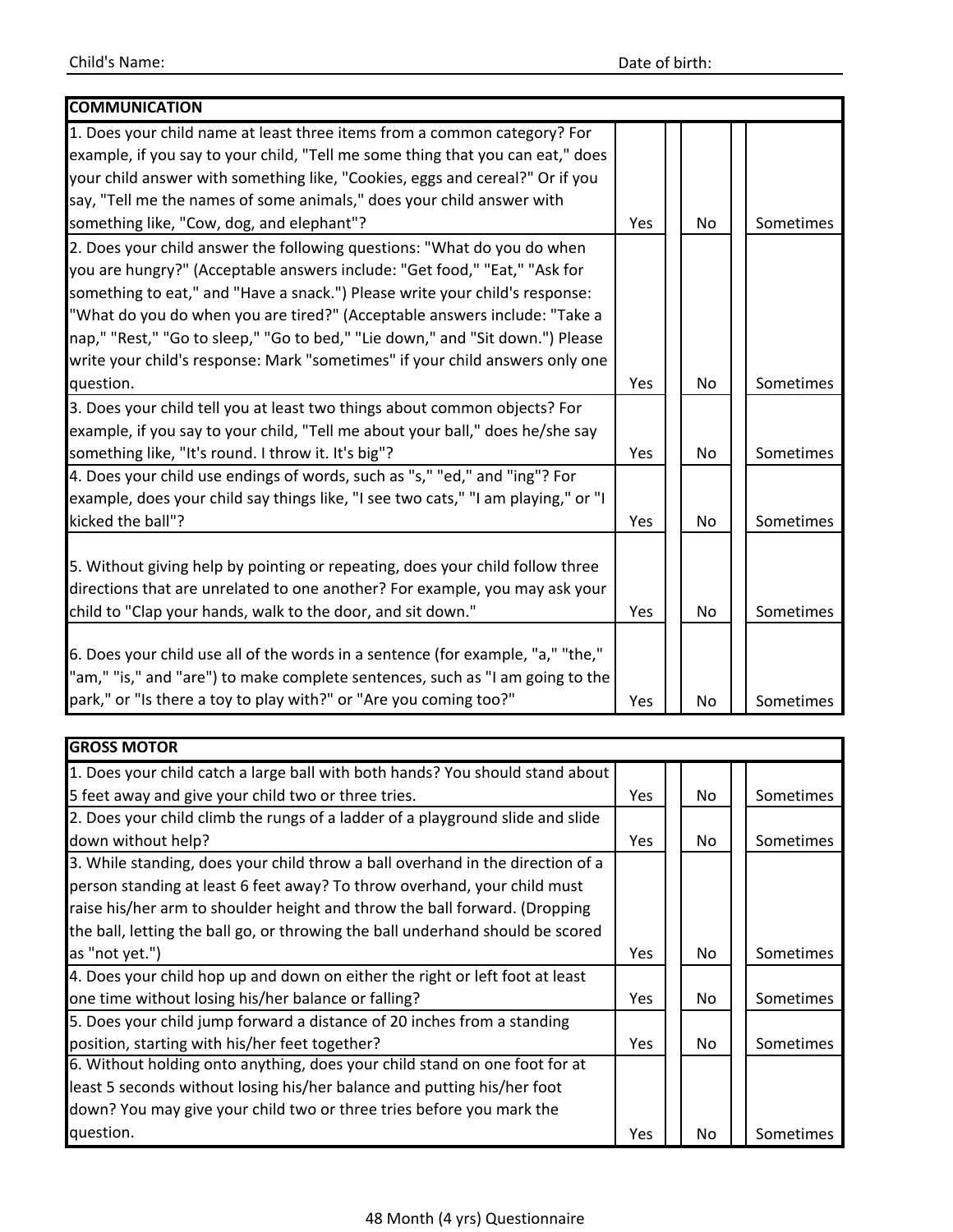| <b>FINE MOTOR</b>                                                               |            |           |                  |
|---------------------------------------------------------------------------------|------------|-----------|------------------|
|                                                                                 |            |           |                  |
| 1. Does your child put together a six-piece interlocking puzzel? (If one is not |            |           |                  |
| available, take a full-page picture from a magazine or catalog and cut it into  |            |           |                  |
| six pieces. Does your child put it back together correctly?)                    | <b>Yes</b> | No.       | <b>Sometimes</b> |
| 2. Using child-safe scissors, does your child cut a paper in half on a more or  |            |           |                  |
| less straight line, making the blades go up and down? (Carefully watch your     |            |           |                  |
| child's use of scissors for safety reasons.)                                    | Yes        | No.       | <b>Sometimes</b> |
| 3. Using the shapes below to look at, does your child copy at least three       |            |           |                  |
| shapes onto a large piece of paper using a pencil or crayon, without tracing?   |            |           |                  |
| Your child's drawings should look similar to the design of the shapes below,    |            |           |                  |
| but they may be different in size.                                              | Yes        | <b>No</b> | Sometimes        |
| 4. Does your child unbutton one or more buttons? Your child may use his/her     |            |           |                  |
| own clothing or a doll's clothing.                                              | Yes        | No.       | Sometimes        |
| 5. Does your child draw pictures of people that have at least three of the      |            |           |                  |
| following features: head, eyes, nose, mouth, neck, hair, trunk, arms, hands,    |            |           |                  |
| legs, or feet?                                                                  | Yes        | No.       | Sometimes        |
|                                                                                 |            |           |                  |
| 6. Does your child color mostly within the lines in a coloring book? Your child |            |           |                  |
| should not go more than 1/4 inch outside the line on most of the picture.       | Yes        | No        | Sometimes        |

| <b>PROBLEM SOLVING</b>                                                           |     |     |           |
|----------------------------------------------------------------------------------|-----|-----|-----------|
|                                                                                  |     |     |           |
| 1. When you say, "Say five eight three," does your child repeat just the three   |     |     |           |
| numbers in the correct order? Do not repeat the numbers. If necessary, try       |     |     |           |
| another series of numbers and say, "Say six nine two." Your child must repeat    |     |     |           |
| just one series of three numbers for you to answer "yes" to this question.       | Yes | No  | Sometimes |
| 2. When asked, "Which circle is the smallest?" does your child point to the      |     |     |           |
| smallest circle? Ask this question without providing help by pointing,           |     |     |           |
| gesturing, or looking at the smallest circle.                                    | Yes | No  | Sometimes |
|                                                                                  |     |     |           |
| 3. Without giving help by pointing, does your child follow three different       |     |     |           |
| directions using the words "under," "between," and "middle"? For example,        |     |     |           |
| ask your child to put a book "under the couch." Then ask him/her to put the      |     |     |           |
| ball "between the chairs" and the shoe "in the middle of the table."             | Yes | No  | Sometimes |
| 4. When shown an object and asked, "What color is this?" does your child         |     |     |           |
| name five different colors like red, blue, yellow, orange, black, white or pink? |     |     |           |
| Answer "yes" only if your child answers the question correctly using five        |     |     |           |
| colors.                                                                          | Yes | No  | Sometimes |
| 5. Does your child dress up and "play-act" pretending to be someone or           |     |     |           |
| something else? For example, your child may dress up in different clothes        |     |     |           |
| and pretend to be a mommy, daddy, brother or sister, or an imaginary animal      |     |     |           |
| or figure.                                                                       | Yes | No  | Sometimes |
| 6. If you place five objects in front of your child, can he/she count them       |     |     |           |
| saying, "One, two, three, four, five" in order? Ask this question without        |     |     |           |
| providing help by pointing, gesturing, or naming.                                | Yes | No. | Sometimes |